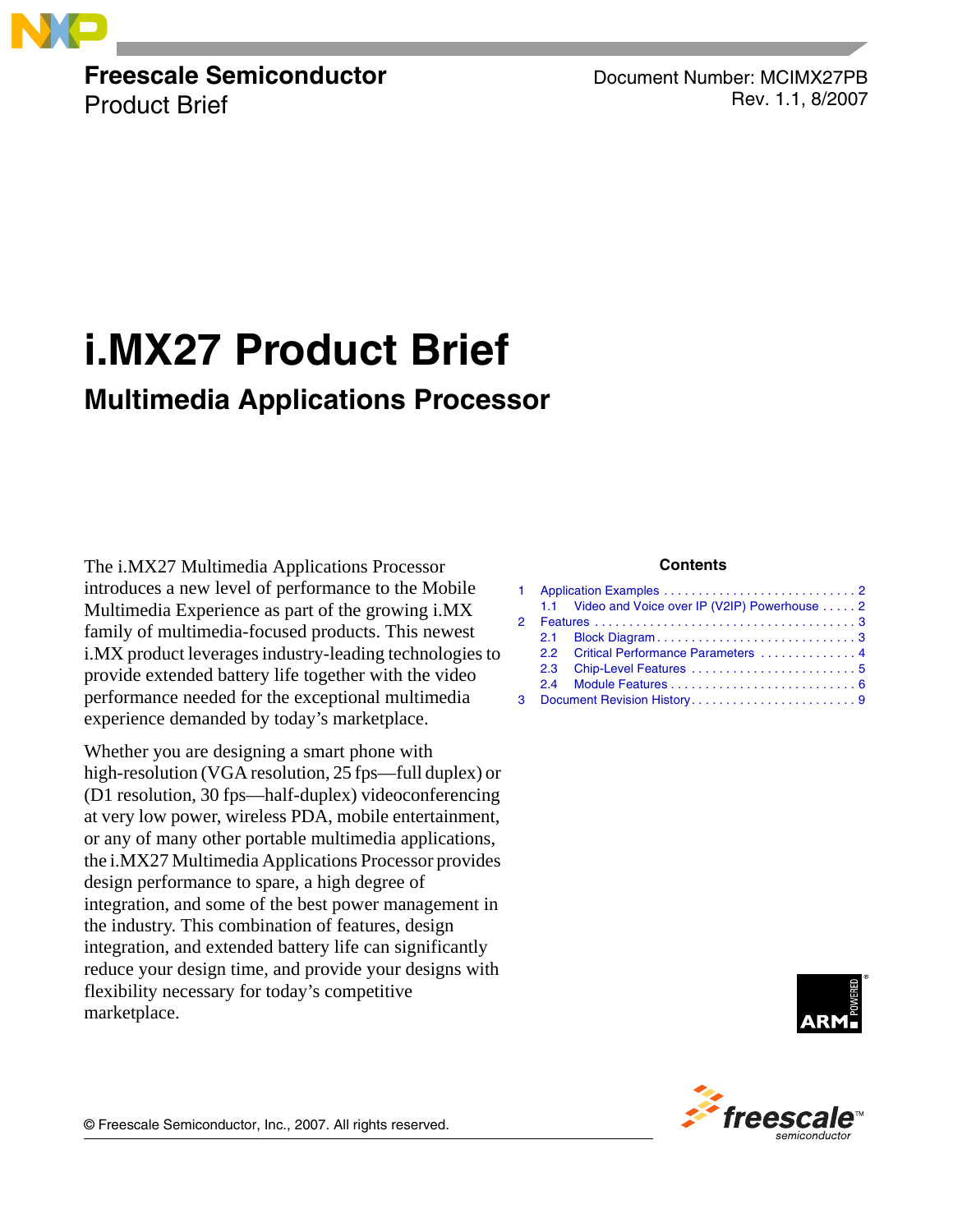

**Application Examples**

# <span id="page-1-0"></span>**1 Application Examples**

The flexibility of the i.MX27 Multimedia Applications Processor architecture enables it to be used in a wide variety of applications.

# <span id="page-1-1"></span>**1.1 Video and Voice over IP (V2IP) Powerhouse**

As the Voice over IP (VoIP) market grows, Freescale is designing and providing the tools needed for the next evolution of the market—Video and Voice over IP (V2IP). Creating a simple V2IP device requires a minimum number of chips, as shown in Figure 1. The power and versatility of the i.MX27 Multimedia Applications Processor is apparent when it is used as the core of a V2IP solution. When used in a typical V2IP device, the i.MX27 processor delivers the power to drive high-quality audio through wideband audio and wideband acoustic echo cancellers (AECs), in-call audio and video recording on Flash (or other removable media), and decentralized three-way, audio-video calls. It also has the potential to provide the ability to make V2IP calls with Bluetooth™ audio.



**Figure 1. Basic V2IP Phone Layout Using the i.MX27 Processor**

**i.MX27 Product Brief, Rev. 1.1**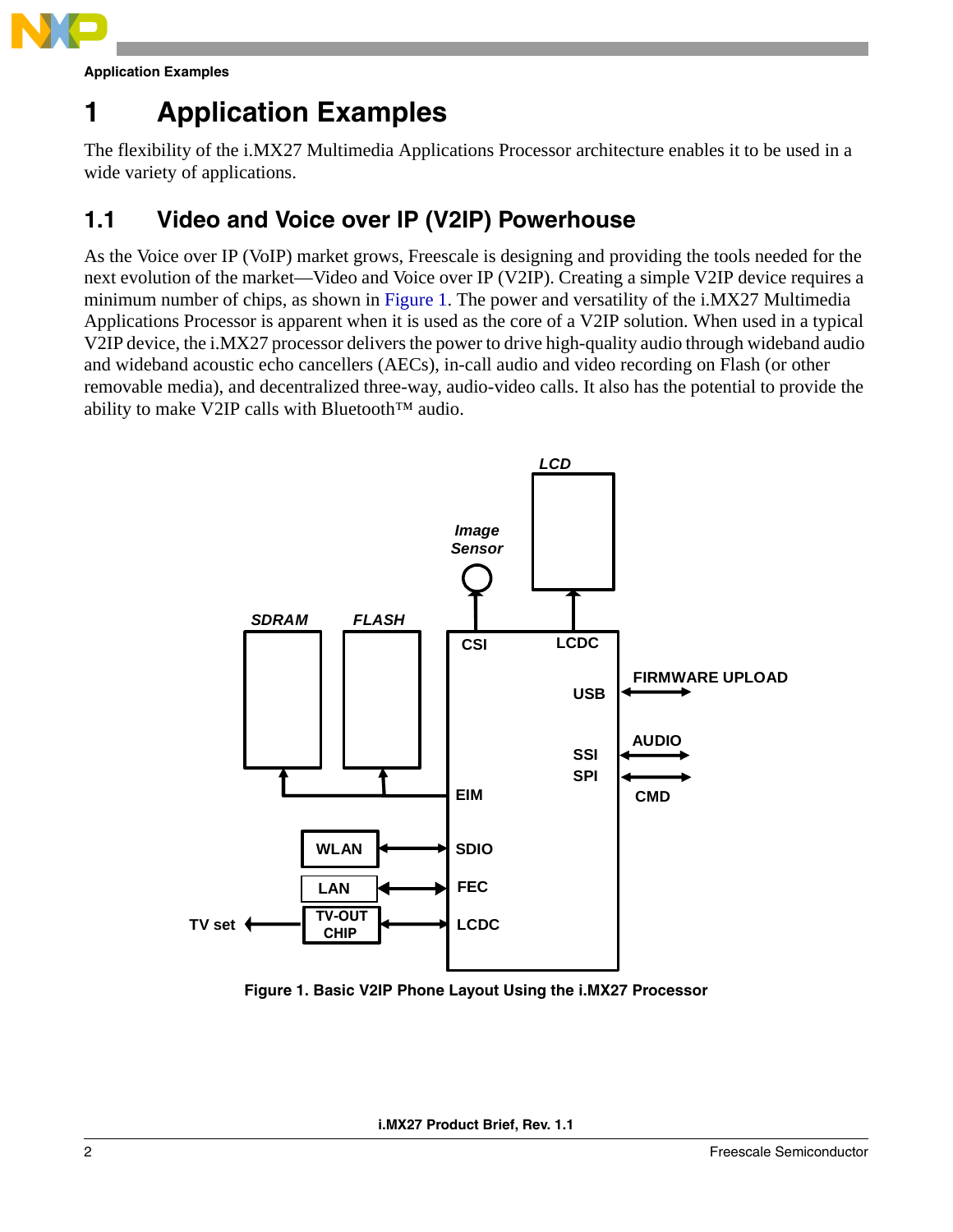

# <span id="page-2-0"></span>**2 Features**

The i.MX27 Multimedia Applications Processor is targeted for Video and Voice over IP (V2IP) and smart remote controllers. It also provides low-power solutions for any high-performance and demanding multimedia and graphics applications.

The i.MX27 architecture is compatible with the i.MX21 applications processor.

The system includes the following features:

- Multi-standard video codec
	- MPEG-4 part-II simple profile encoding/decoding
	- H.264/AVC (Advanced Video Coding) baseline profile encoding/decoding
	- H.264 encode and decode up to D1 resolution (half duplex mode), VGA resolution full duplex
	- H.263 P3 encoding/decoding
	- Multi-party call: one stream encoding and two streams decoding simultaneously
	- Multi-format: encodes MPEG-4 bitstream, and decodes H.264 bitstream simultaneously
	- On-the-fly video processing that reduces system memory load (for example, the power-efficient viewfinder application with no involvement of either the memory system or the  $ARM^®$  CPU)
- Advanced power management
	- Dynamic process temperature compensation
	- Multiple clock and power domains
	- Independent gating of power domains
- Multiple communication and expansion ports

## <span id="page-2-1"></span>**2.1 Block Diagram**

[Figure 2](#page-3-1) shows the functional modules of the i.MX27 Multimedia Applications Processor.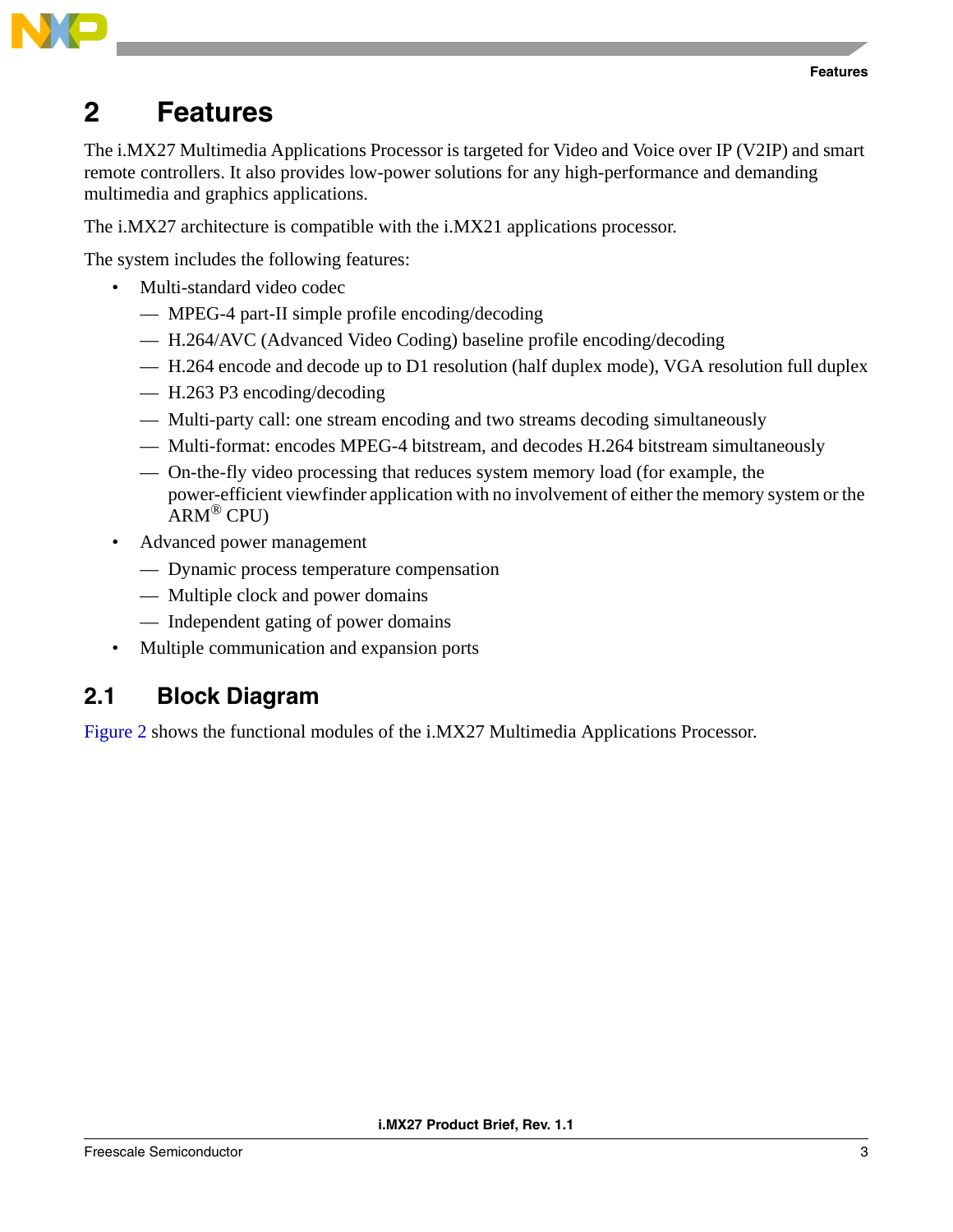

**Features**



**Figure 2. i.MX27 Functional Block Diagram**

# <span id="page-3-1"></span><span id="page-3-0"></span>**2.2 Critical Performance Parameters**

This section describes the operating voltage, packaging, and operating temperature goals for the i.MX27 processor.

## **2.2.1 Operating Voltage**

The operating voltage is as follows:

- I/O voltage: 1.8 V to 3.0 V
- Internal logic voltage: 1.15 V to 1.65 V

## **2.2.2 Package Information and Pinout**

The i.MX27 processor is available in a 17 mm  $\times$  17 mm, .65 pitch, 404-pin MAPBGA package.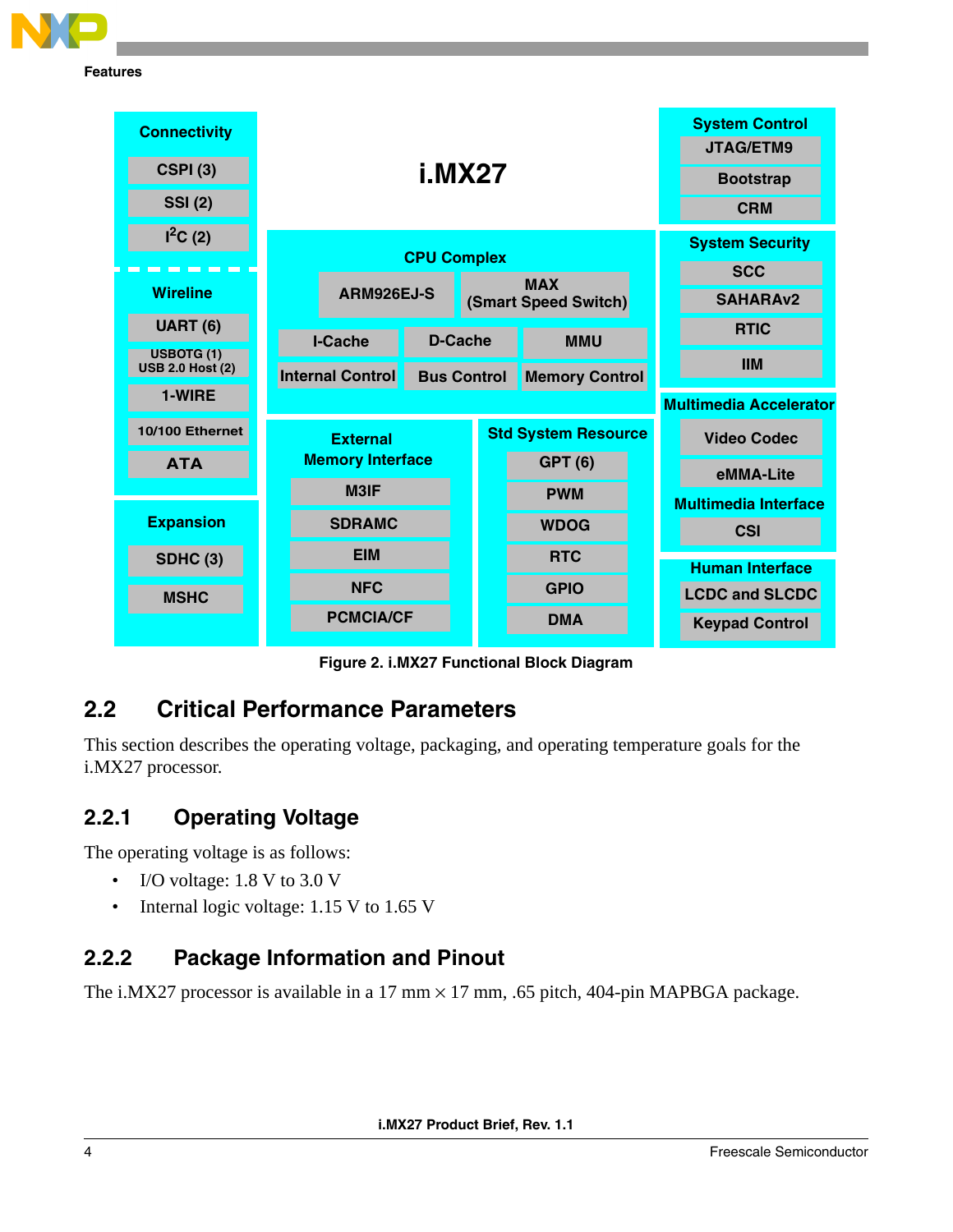

### <span id="page-4-1"></span>**2.2.3 Operating Temperature Range**

The i.MX27 Multimedia Applications Processor's operating temperature range (and storage temperature range) is  $-20^{\circ}$  C to  $+85^{\circ}$  C.

# <span id="page-4-0"></span>**2.3 Chip-Level Features**

# **2.3.1 Application Processor (AP) Domain**

The application processor (AP) domain is responsible for running the operating system and applications software, providing the user interface, and supplying access to integrated and external peripherals. The look and feel of the product depends on the software running on this processor, ultimately tying market acceptance to the availability of a wide variety of off-the-shelf, third-party software and development tools.

ARM's CPU family has emerged as the de facto standard for mobile and wireless product application processors. In order to leverage the growing software base for this family, the application processor in the i.MX27 processor is based on the ARM architecture. With high-frequency operation, the AP achieves multimedia and graphics performance to meet the targets for the low-tier requirements.

The AP domain is built around an ARM926EJ-S<sup>TM</sup> processor with 16-Kbyte instruction and 16-Kbyte data L1 caches, an MMU, a multi-ported crossbar switch, and advanced debug and trace interfaces.

The processor is intended to operate at a maximum frequency of 400 MHz in order to support the required multimedia use cases. Furthermore, an enhanced Multimedia Accelerator (eMMA) and LCD Controller are included in the application processor domain to offload from the core functions such as color space conversion, image rotation and scaling, graphics overlay, and pre- and post-processing.

## **2.3.2 Advanced Power Management**

To address the continuing need to reduce power consumption, the following techniques are incorporated into the i.MX27 processor:

- Clock Gating: Clock distribution circuits in digital ICs with the complexity of i.MX27 applications processor can consume as much as 40% of the total dissipated power. By inserting gating into the clock paths, unused portions of the chip can be disabled.
- Built-in Well Biasing: Well biasing is a feature incorporated in the design used to reduce the sub-threshold channel leakage. For the 90 nm digital process, the sub-threshold leakage could be reduced by a factor of 10 over the nominal leakage.

# **2.3.3 Connectivity Peripherals**

The i.MX27 processor supports connections to various types of external memories, such as 133-MHz DDR, NAND Flash, NOR Flash, SDRAM, and SRAM. The i.MX27 processor can be connected to a variety of external devices using technology, such as high-speed USBOTG 2.0, the Advanced Technology Attachment (ATA), Multimedia/Secure Data (MMC/SDIO), and CompactFlash.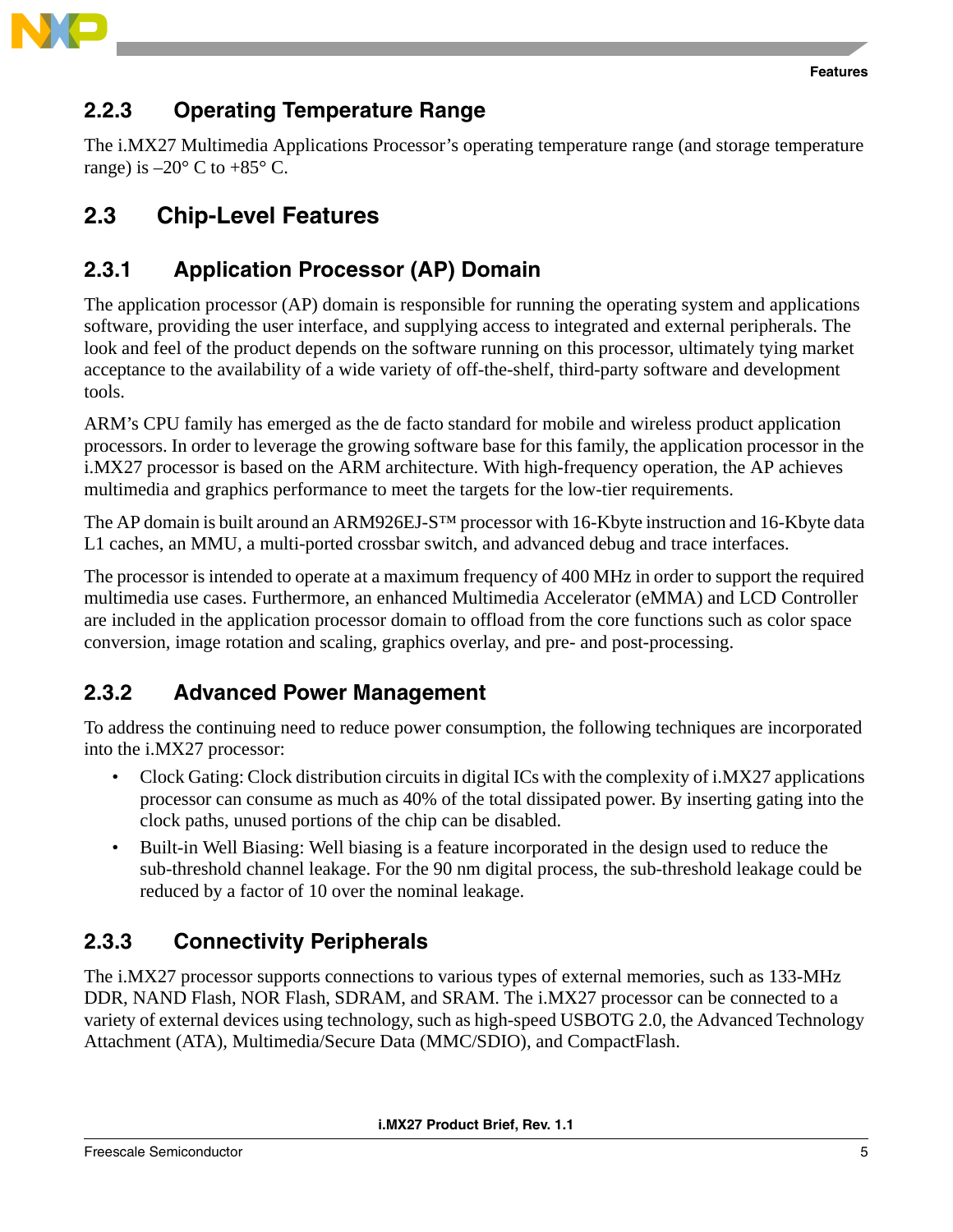

**Features**

# <span id="page-5-0"></span>**2.4 Module Features**

This section describes further the functional groupings of blocks shown in [Figure 2](#page-3-1).

|  |  |  | Table 1. i.MX27 Multimedia Applications Processor Digital and Analog Modules |
|--|--|--|------------------------------------------------------------------------------|
|  |  |  |                                                                              |

| <b>Block</b><br><b>Mnemonic</b>     | <b>Block Name</b>                              | Subsystem                   | <b>Brief Description</b>                                                                                                                                                                                                                                                                                                                     |
|-------------------------------------|------------------------------------------------|-----------------------------|----------------------------------------------------------------------------------------------------------------------------------------------------------------------------------------------------------------------------------------------------------------------------------------------------------------------------------------------|
| 1-Wire                              | 1-Wire                                         | System<br>Control           | The 1-Wire module is a peripheral device that communicates with the<br>ARM926EJ-S Core via the IP interface, and provides a communication line<br>to a 1 Kbit Add-Only Memory (DS2502).                                                                                                                                                      |
| ARM926                              | ARM926EJ-S<br>Platform                         | ARM                         | The ARM926EJ-S platform operates at speeds up to 400 MHz, and is<br>optimized for minimal power consumption using the most advanced<br>techniques for power saving. With 90 nm technology and dual Vt, the i.MX27<br>processor provides the optimal performance vs. leakage current balance.                                                 |
| <b>ATA</b>                          | <b>ATA</b>                                     | Peripherals                 | The ATA block is an AT attachment host interface. Its main use is to interface<br>with hard disc drives and optical disc drives. It interfaces with the ATA device<br>over a number of ATA signals.                                                                                                                                          |
| <b>AUDMUX</b>                       | <b>Digital Audio</b><br><b>MUX</b>             | Peripherals                 | The Digital Audio MUX (AUDMUX) provides a programmable interconnect<br>fabric for voice, audio, and synchronous data routing between the i.MX27<br>SSI modules and external SSI, audio codecs, and voice codecs. With the<br>AUDMUX, resources do not need to be hard-wired and can be effectively<br>shared in different configurations.    |
|                                     |                                                |                             | The AUDMUX interconnections enable multiple simultaneous separate<br>audio/voice/data flows between the ports in a point-to-point or<br>point-to-multipoint configuration.                                                                                                                                                                   |
| <b>CCM</b>                          | <b>Clock Controller</b><br>Module              | Clocks                      | The PLL Clock Controller Module (CCM) produces the clock signals used<br>and distributed by the ARM9 Platform Clock Controller, and generates the<br>clock signals used throughout the i.MX27 chip as well as by external<br>peripherals.                                                                                                    |
| CSI                                 | <b>CMOS Sensor</b><br>Interface                | Peripherals                 | The CSI is a logic interface that enables the i.MX27 processor to directly<br>connect to external CMOS sensors and CCIR656 video source.                                                                                                                                                                                                     |
| CSPI1<br>CSPI <sub>2</sub><br>CSPI3 | Configurable<br>Serial Peripheral<br>Interface | Interchip<br>Connectivity   | The i.MX27 processor has three Configurable Serial Peripheral Interface<br>(CSPI) modules that enable rapid data communication with fewer software<br>interrupts than conventional serial communications.                                                                                                                                    |
|                                     |                                                |                             | Each CSPI is equipped with two data FIFOs and is a master/slave<br>configurable serial peripheral interface module, allowing the i.MX27<br>processor to interface with both external SPI master and slave devices.                                                                                                                           |
| EMI                                 | <b>External Memory</b><br>Interface            | Connectivity<br>Peripherals | External and Internal Memory Interface. The EMI contains different external<br>memory controllers in order to support several memory devices:<br>• ESDCTL/MDDRC-Enhanced SDRAM/LPDDR memory controller<br>• PCMCIA-PCMCIA memory controller<br>• NFC (also NANDFC)-NAND Flash memory controller<br>• WEIM-Wireless External Interface Module |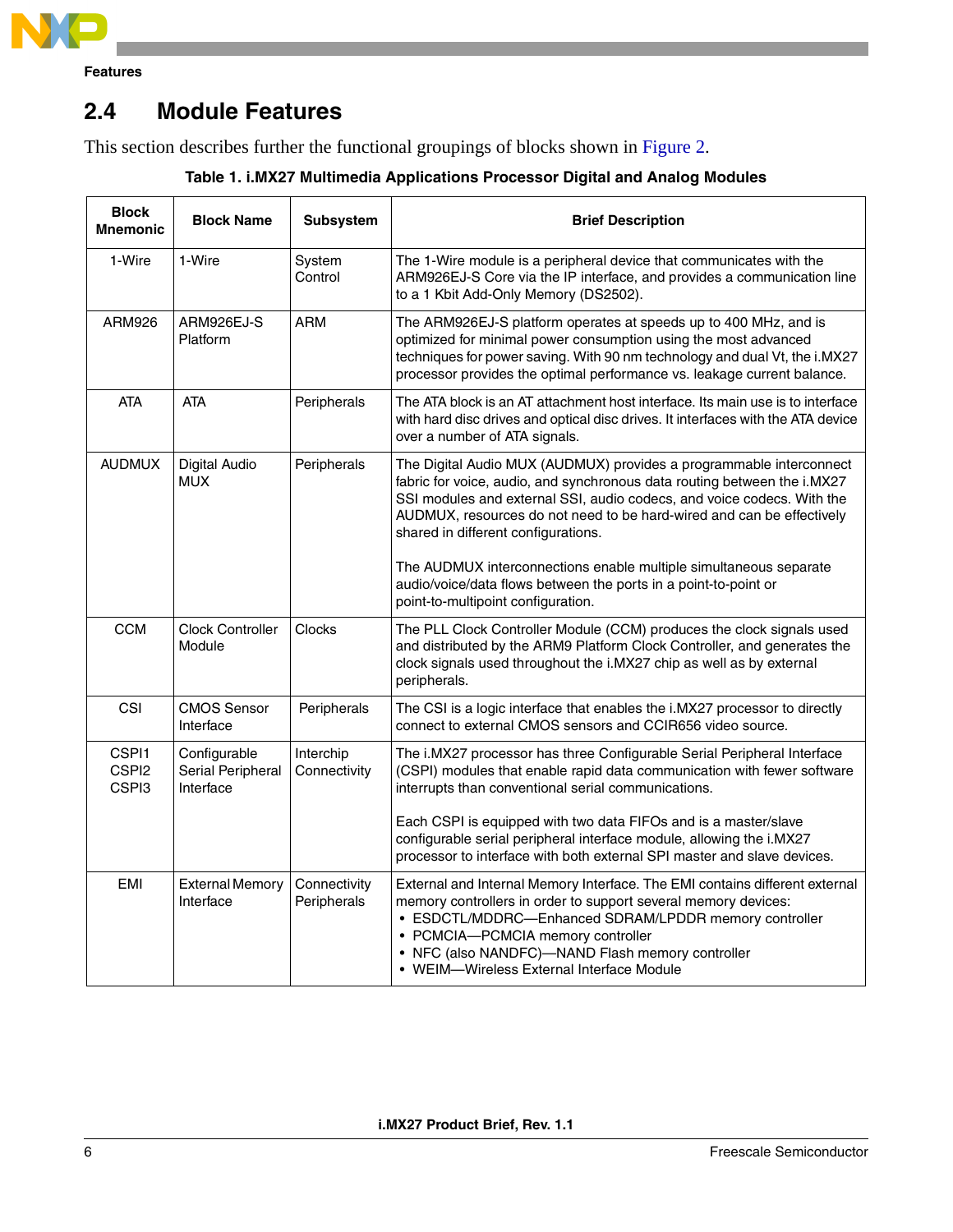

### **Table 1. i.MX27 Multimedia Applications Processor Digital and Analog Modules (continued)**

| <b>Block</b><br><b>Mnemonic</b>                          | <b>Block Name</b>                                 | <b>Subsystem</b>                 | <b>Brief Description</b>                                                                                                                                                                                                                                                                                                                                                                                                                                                                                                                                                                          |
|----------------------------------------------------------|---------------------------------------------------|----------------------------------|---------------------------------------------------------------------------------------------------------------------------------------------------------------------------------------------------------------------------------------------------------------------------------------------------------------------------------------------------------------------------------------------------------------------------------------------------------------------------------------------------------------------------------------------------------------------------------------------------|
| eMMA_lt                                                  | enhanced<br>Multimedia<br><b>Accelerator Lite</b> | Peripherals                      | The enhanced Multimedia Accelerator Lite (eMMA_It) only consists of the<br>video Pre-processor (PrP) and Post-processor (PP), similar functionalities<br>with original eMMA which also includes MPEG-4 Encoder (EN) and Decoder<br>(DE). These blocks work together to provide video acceleration and off-load<br>the CPU from computation-intensive tasks. The PrP and PP can be used for<br>generic video pre- and post-processing such as scaling, resizing, and color<br>space conversions.                                                                                                   |
| ESDCTL/M<br><b>DDRC</b>                                  | Enhanced<br>SDRAM/LPDDR<br>Memory<br>Controller   | Connectivity<br>Peripherals      | The ESDCTL provides an interface, configuration, and control for many<br>different types of synchronous SDRAM and Low Power Mobile DDR<br>(LPDDR) memories.                                                                                                                                                                                                                                                                                                                                                                                                                                       |
| <b>FEC</b>                                               | 10/100 Fast<br>Ethernet<br>Controller             | Connectivity<br>Peripherals      | The Ethernet Media Access Controller (MAC) is designed to support both<br>10 Mbps and 100 Mbps Ethernet/IEEE 802.3 networks. An external<br>transceiver interface and transceiver function are required to complete the<br>interface to the media.                                                                                                                                                                                                                                                                                                                                                |
| <b>GPIO</b>                                              | General Purpose<br>Input/Output                   | System<br>Control                | The GPIO module in the i.MX27 provides six general purpose I/O (GPIO)<br>ports (PA, PB, PC, PD, PE, and PF). Each single GPIO port is a 32-bit port<br>that may be multiplexed with one or more dedicated functions.                                                                                                                                                                                                                                                                                                                                                                              |
| GPT1<br>GPT <sub>2</sub><br>GPT3<br>GPT4<br>GPT5<br>GPT6 | General Purpose<br><b>Timers</b>                  | System<br>Control                | The i.MX27 contains six identical 32-bit general-purpose timers (GPT) with<br>programmable prescalers and compare and capture registers. Each timer's<br>counter value can be captured using an external event and can be<br>configured to trigger a capture event on either the leading or trailing edges<br>of an input pulse. Each GPT can also generate an interrupt when the timer<br>reaches a programmed value.                                                                                                                                                                            |
| $I^2C1$<br>1 <sup>2</sup> C2                             | Inter-Integrated<br>Circuit                       | Inter-Chip<br>Connectivity       | The $I2C$ operates up to 400 kbps but it depends on the pad loading and<br>timing (for pad requirement details, refer to Philips I <sup>2</sup> C Bus Specification,<br>Version 2.1). The $I^2C$ system is a true multiple-master bus including<br>arbitration and collision detection that prevents data corruption if multiple<br>devices attempt to control the bus simultaneously. This feature supports<br>complex applications with multiprocessor control and can be used for rapid<br>testing and alignment of end products through external connections to an<br>assembly-line computer. |
| <b>IIM</b>                                               | IC Identification<br>Module                       | Security                         | The IC Identification Module (IIM) provides an interface for reading and in<br>some cases programming and/or overriding identification and control<br>information stored in on-chip fuse elements. The module supports<br>electrically-programmable poly fuses (e-Fuses).                                                                                                                                                                                                                                                                                                                         |
| <b>JTAGC</b>                                             | JTAG Controller                                   | System<br>Control                | The JTAG Controller module supports Debug access to the ARM926 core.<br>The JTAG Controller is compatible with IEEE1149.1 Standard Test Access<br>Port and Boundary Scan Architecture.                                                                                                                                                                                                                                                                                                                                                                                                            |
| <b>KPP</b>                                               | Keypad Port                                       | Connectivity<br>and<br>Expansion | The Keypad Port (KPP) is a 16-bit peripheral that can be used either for<br>keypad matrix interface or as general purpose I/O.                                                                                                                                                                                                                                                                                                                                                                                                                                                                    |
| <b>LCDC</b>                                              | Liquid Crystal<br>Display<br>Controller           | Peripherals                      | The Liquid Crystal Display Controller (LCDC) provides display data for<br>external gray-scale or color LCD panels. The LCDC is capable of supporting<br>black-and-white, gray-scale, passive-matrix color (passive color or CSTN),<br>and active-matrix color (active color or TFT) LCD panels.                                                                                                                                                                                                                                                                                                   |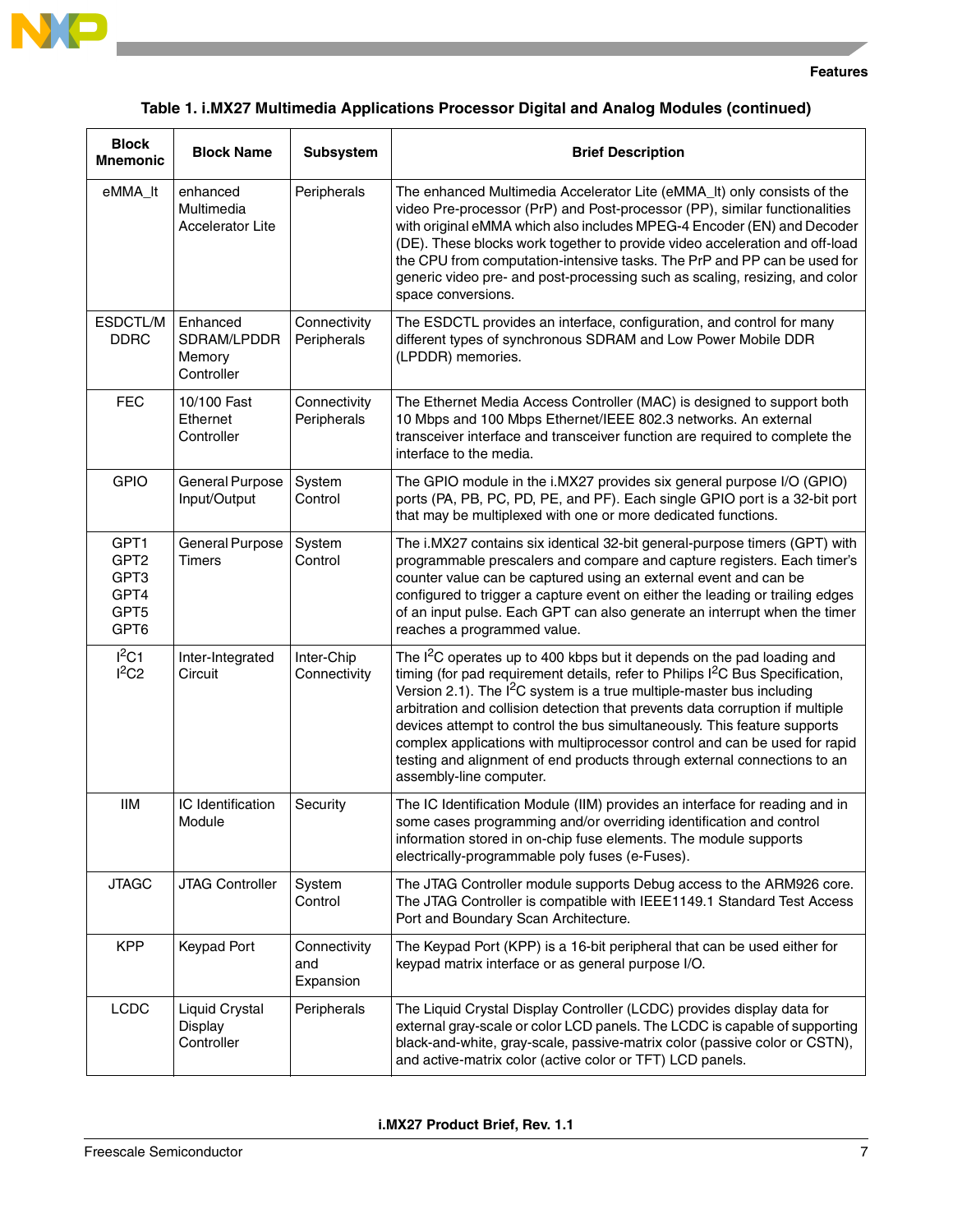

### **Table 1. i.MX27 Multimedia Applications Processor Digital and Analog Modules (continued)**

| <b>Block</b><br><b>Mnemonic</b> | <b>Block Name</b>                                                                                    | Subsystem                        | <b>Brief Description</b>                                                                                                                                                                                                                                                                                                                                                                                                                                                                                                                                                                                                                                                                                                               |
|---------------------------------|------------------------------------------------------------------------------------------------------|----------------------------------|----------------------------------------------------------------------------------------------------------------------------------------------------------------------------------------------------------------------------------------------------------------------------------------------------------------------------------------------------------------------------------------------------------------------------------------------------------------------------------------------------------------------------------------------------------------------------------------------------------------------------------------------------------------------------------------------------------------------------------------|
| <b>MSHC</b>                     | <b>Memory Stick</b><br><b>Host Controller</b>                                                        | Connectivity<br>and<br>Expansion | The Memory Stick Host Controller (MSHC) consists of two sub-modules: the<br>MSHC gasket and the Sony Memory Stick Host Controller (SMSC). The<br>SMSC module, which is the actual memory stick host controller, is<br>compatible with Sony Memory Stick Ver. 1.x and Memory Stick PRO.                                                                                                                                                                                                                                                                                                                                                                                                                                                 |
| <b>NFC</b>                      | <b>NAND Flash</b><br>Memory<br>Controller                                                            | Connectivity<br>Peripherals      | The NAND Flash Controller (NFC) interfaces standard NAND Flash devices<br>to the i.MX27 and hides the complexities of accessing the NAND Flash. It<br>provides a glueless interface to both 8-bit and 16-bit NAND Flash parts with<br>page sizes of 512 bytes or 2 Kbytes, and densities of up to 2 Gbits.                                                                                                                                                                                                                                                                                                                                                                                                                             |
| <b>PCMCIA</b>                   | <b>PCMCIA</b><br>Memory<br>Controller                                                                | Connectivity<br>Peripherals      | The PCMCIA host adapter module complies to the PCMCIA 2.1 standard<br>and provides the control logic for PCMCIA socket interfaces. It requires some<br>additional external analog power switching logic and buffering. The<br>additional external buffers enable the PCMCIA host adapter module to<br>support one PCMCIA socket.                                                                                                                                                                                                                                                                                                                                                                                                       |
| <b>PWM</b>                      | Pulse-Width<br>Modulator                                                                             | System<br>Control                | The pulse-width modulator (PWM) has a 16-bit counter and is optimized to<br>generate sound from stored sample audio images. It can also generate<br>tones. It uses 16-bit resolution and a 4x16 data FIFO to generate sound.                                                                                                                                                                                                                                                                                                                                                                                                                                                                                                           |
| <b>RTC</b>                      | Real-Time Clock                                                                                      | System<br>Control                | The Real-Time Clock (RTC) converts a crystal reference clock to a 1-Hz<br>signal, which is used to increment the time-of-day (TOD) counters for<br>seconds, minutes, hours, and days. The alarm functions, when enabled,<br>generate RTC interrupts when the TOD settings reach programmed values.<br>The sampling timer generates fixed-frequency interrupts, and the minute<br>stopwatch allows for efficient interrupts on minute boundaries.                                                                                                                                                                                                                                                                                       |
| <b>RTIC</b>                     | Run-Time<br><b>Integrity Checker</b>                                                                 | Security                         | The Run-Time Integrity Checker (RTIC) ensures the integrity of the<br>peripheral memory contents and assists with boot authentication. The RTIC<br>has the ability to verify the memory contents during system boot and during<br>run-time execution. If the memory contents at runtime fail to match the hash<br>signature, an error in the security monitor is triggered.                                                                                                                                                                                                                                                                                                                                                            |
| <b>SAHARA</b>                   | Symmetric/Asym<br>metric Hashing<br>and Random<br>Accelerator<br>(SAHARA)<br>Security<br>Accelerator | Security                         | The SAHARA (Symmetric/Asymmetric Hashing and Random Accelerator) is<br>a security co-processor, which forms part of Freescale's Platform<br>Independent Security Architecture (PISA), and can be used on cell phone<br>baseband processors or wireless PDAs. It implements block encryption<br>algorithms, (AES, DES, and 3DES), hashing algorithms (MD5, SHA-1,<br>SHA-224, and SHA-256), stream cipher algorithm (ARC4), and a hardware<br>random number generator (RNG).                                                                                                                                                                                                                                                            |
| <b>SCC</b>                      | Security<br>Controller                                                                               | Security                         | The Security Controller (SCC) comprises two sub-blocks, the Secure RAM<br>and the Security Monitor. Overall, its primary functionality is associated with<br>establishing the following:<br>• A centralized security state controller and hardware security state with a<br>hardware configured, unalterable security policy<br>• An uninterruptable hardware mechanism to detect and respond to threat<br>detection signals (specifically platform test access signals)<br>• A device unique data protection/encryption resource to enable off-chip<br>storage of security sensitive data<br>• An internal storage resource, which automatically and irrevocably<br>destroys plain text security sensitive data upon threat detection |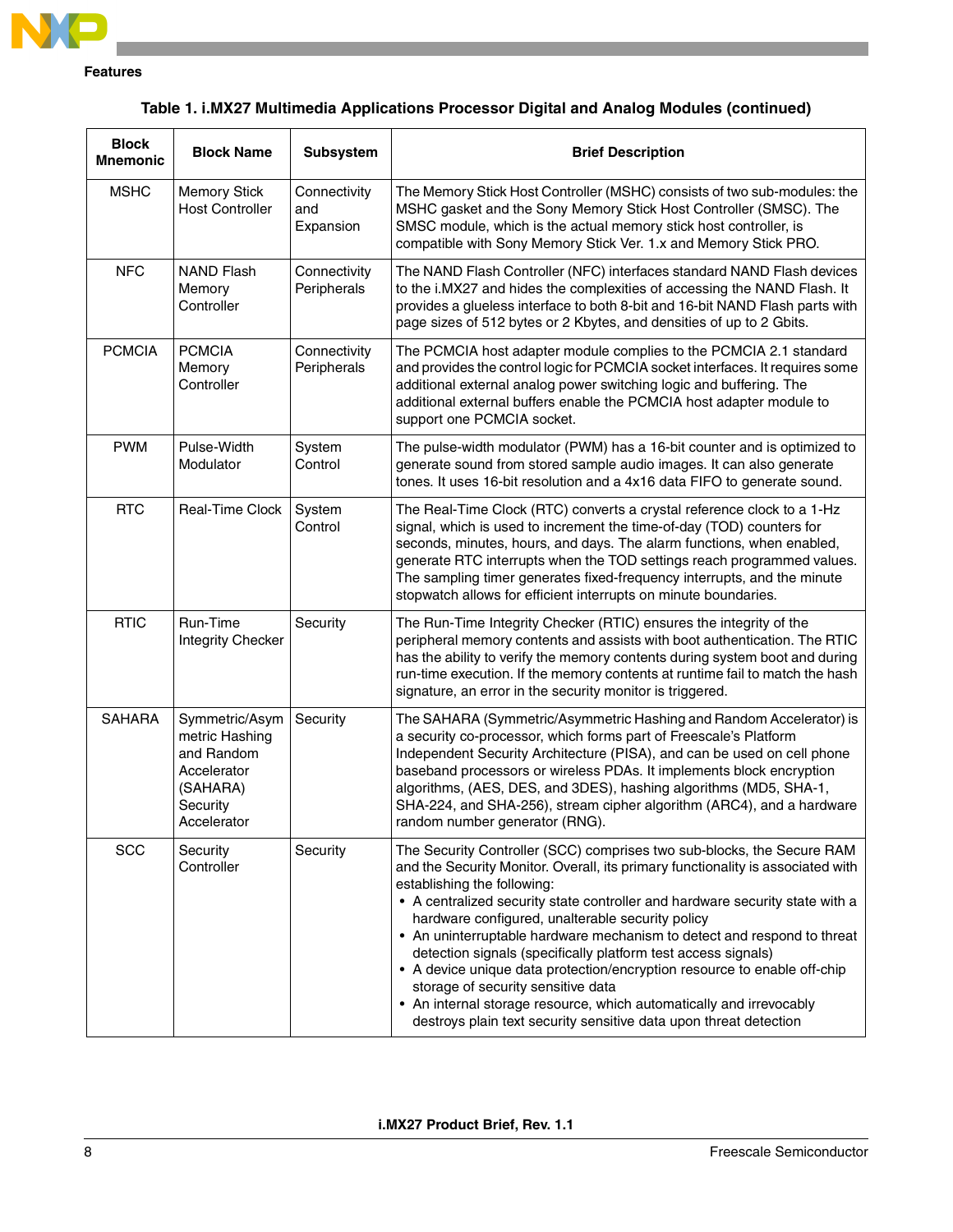

#### **Document Revision History**

### **Table 1. i.MX27 Multimedia Applications Processor Digital and Analog Modules (continued)**

| <b>Block</b><br><b>Mnemonic</b>                                | <b>Block Name</b>                                             | Subsystem                        | <b>Brief Description</b>                                                                                                                                                                                                                                                                                                                                                                                                                                                                   |
|----------------------------------------------------------------|---------------------------------------------------------------|----------------------------------|--------------------------------------------------------------------------------------------------------------------------------------------------------------------------------------------------------------------------------------------------------------------------------------------------------------------------------------------------------------------------------------------------------------------------------------------------------------------------------------------|
| SDHC1<br>SDHC <sub>2</sub><br>SDHC3                            | <b>Security Digital</b><br><b>Host Controller</b>             | Peripherals                      | The Security Digital Host Controller (SDHC) integrates both MMC support<br>along with SD memory and I/O functions, including SD memory and I/O<br>combo card.                                                                                                                                                                                                                                                                                                                              |
| <b>SLCDC</b>                                                   | <b>Smart Liquid</b><br><b>Crystal Display</b><br>Controller   | Peripherals                      | The Smart Liquid Crystal Display Controller (SLCDC) module transfers data<br>from the display memory buffer to the external display device. Direct Memory<br>Access (DMA) transfers the data transparently with minimal software<br>intervention. Bus utilization of the DMA is controllable and deterministic.                                                                                                                                                                            |
| SSI1<br>SSI <sub>2</sub>                                       | Synchronous<br>Serial Interface                               | Inter-Chip<br>Connectivity       | The Synchronous Serial Interface (SSI) is a full-duplex serial port that allows<br>the chip to communicate with a variety of serial devices. SSI is typically used<br>to transfer samples in a periodic manner. The SSI consists of independent<br>transmitter and receiver sections with independent clock generation and<br>frame synchronization.                                                                                                                                       |
| UART1<br>UART <sub>2</sub><br>UART3<br>UART4<br>UART5<br>UART6 | Universal<br>Asynchronous<br>Receiver/<br><b>Transmitters</b> | Connectivity<br>and<br>Expansion | The UART module is capable of standard RS-232 non-return-to-zero (NRZ)<br>encoding format and IrDA-compatible infrared modes. The UART provides<br>serial communication capability with external devices through an RS-232<br>cable or through use of external circuitry that converts infrared signals to<br>electrical signals (for reception), or transforms electrical signals to signals<br>that drive an infrared LED (for transmission) to provide low speed IrDA<br>compatibility. |
| <b>USBOTG</b>                                                  | <b>Universal Serial</b><br>Bus, On-the-Go                     | Connectivity<br>and<br>Expansion | The Universal Serial Bus, On-The-Go (USBOTG) High-Speed module<br>contains all of the functionality required to support three independent USB<br>ports, compatible with the USB 2.0 specification. In addition to the normal<br>USB functionality, the module also provides support for direct connections to<br>on-board USB peripherals and supports multiple interface types for serial<br>transceivers.                                                                                |
| Video<br>Codec                                                 | Video_Codec                                                   | Connectivity<br>and<br>Expansion | The Video_Codec module can encode/decode image data and support<br>multiple image processing standards, including MPEG-4 SP, H.263 P3<br>(including annex I, J, K and T), and H.264 BP. VGA full duplex H264 at 25fps<br>and VGA full duplex MPEG-4 at 30fps.                                                                                                                                                                                                                              |
| <b>WDOG</b>                                                    | <b>Watchdog Timer</b>                                         | System<br>Control                | The Watchdog Timer module (WDOG Timer) protects against system<br>failures by providing a method of escaping from unexpected events or<br>programming errors. Once activated, the timer must be serviced by software<br>on a periodic basis.                                                                                                                                                                                                                                               |

# <span id="page-8-0"></span>3 Document Revision History

Table 2 summarizes the document's revision history.

### **Table 2. Revision History**

| <b>Revision</b> | <b>Substantive Change(s)</b>                                                                                                        |
|-----------------|-------------------------------------------------------------------------------------------------------------------------------------|
| Rev. 1.1        | Section 2.2.3, "Operating Temperature Range": The operating temperature<br>range was updated to $-20^{\circ}$ C to $+85^{\circ}$ C. |